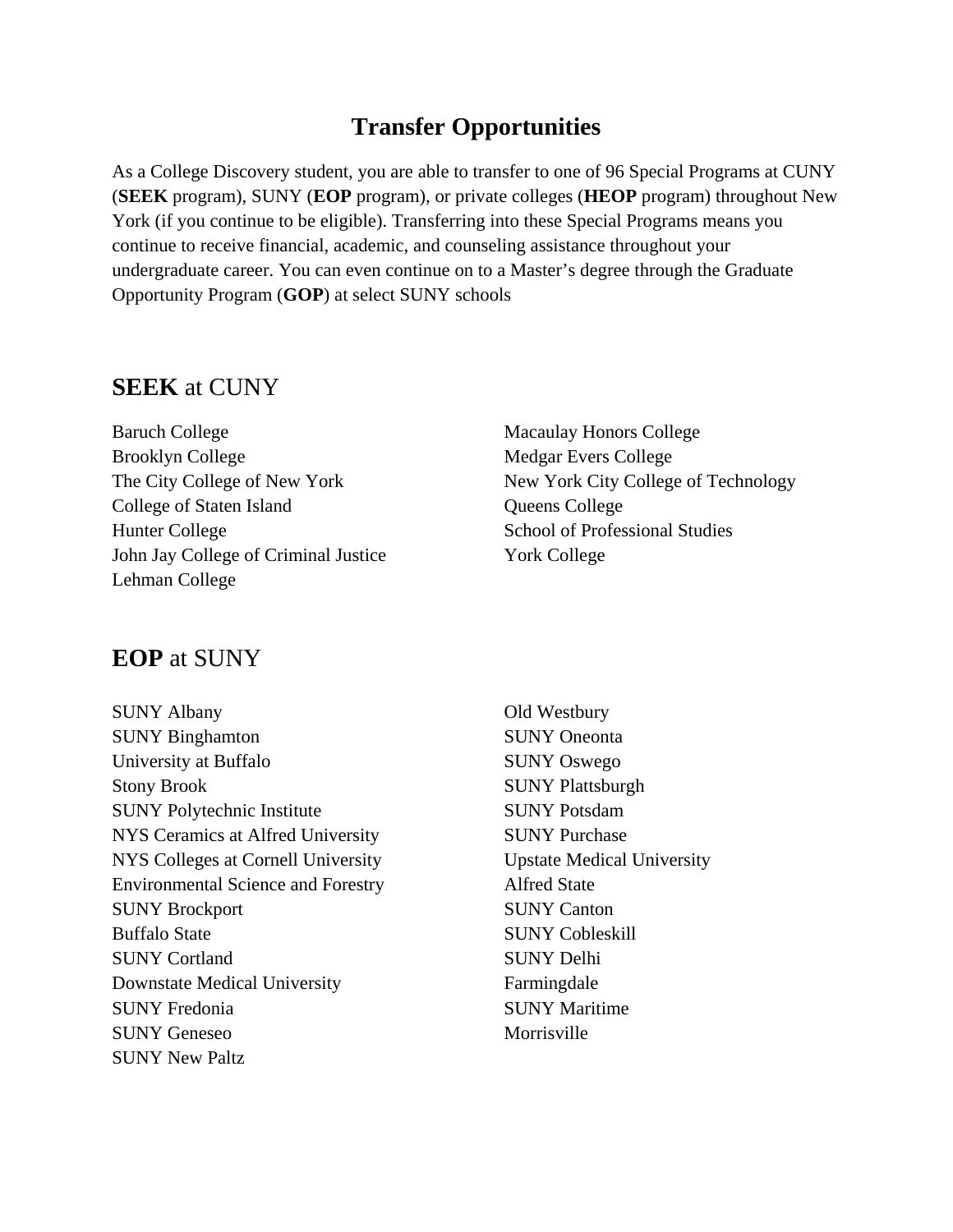# **HEOP** at Private Colleges

Alfred University Bard College Barnard College Boricua College Canisius College of Buffalo Cazenovia College Clarkson University Colgate University College of Saint Rose Columbia University Cornell University Daemen College Dowling College D'Youville College Five Towns College Fordham University Hamilton College Hobart and William Smith Colleges Hofstra University Ithaca College LeMoyne College Long Island University Manhattan College Marist College Marymount Manhattan College Mercy College

Molloy College Mount Saint Mary College Nazareth College The New School New York Institute of Technology New York University Niagara University Nyack College Paul Smith's College Polytechnic University Pratt Institute Rochester Institute of Technology Russell Sage College St. Bonaventure University St. John Fisher College St. Lawrence University St. Thomas Aquinas College Siena College Skidmore College Syracuse University Trocaire College Union College University of Rochester Utica College Vaughn College of Aeronautics & Technology